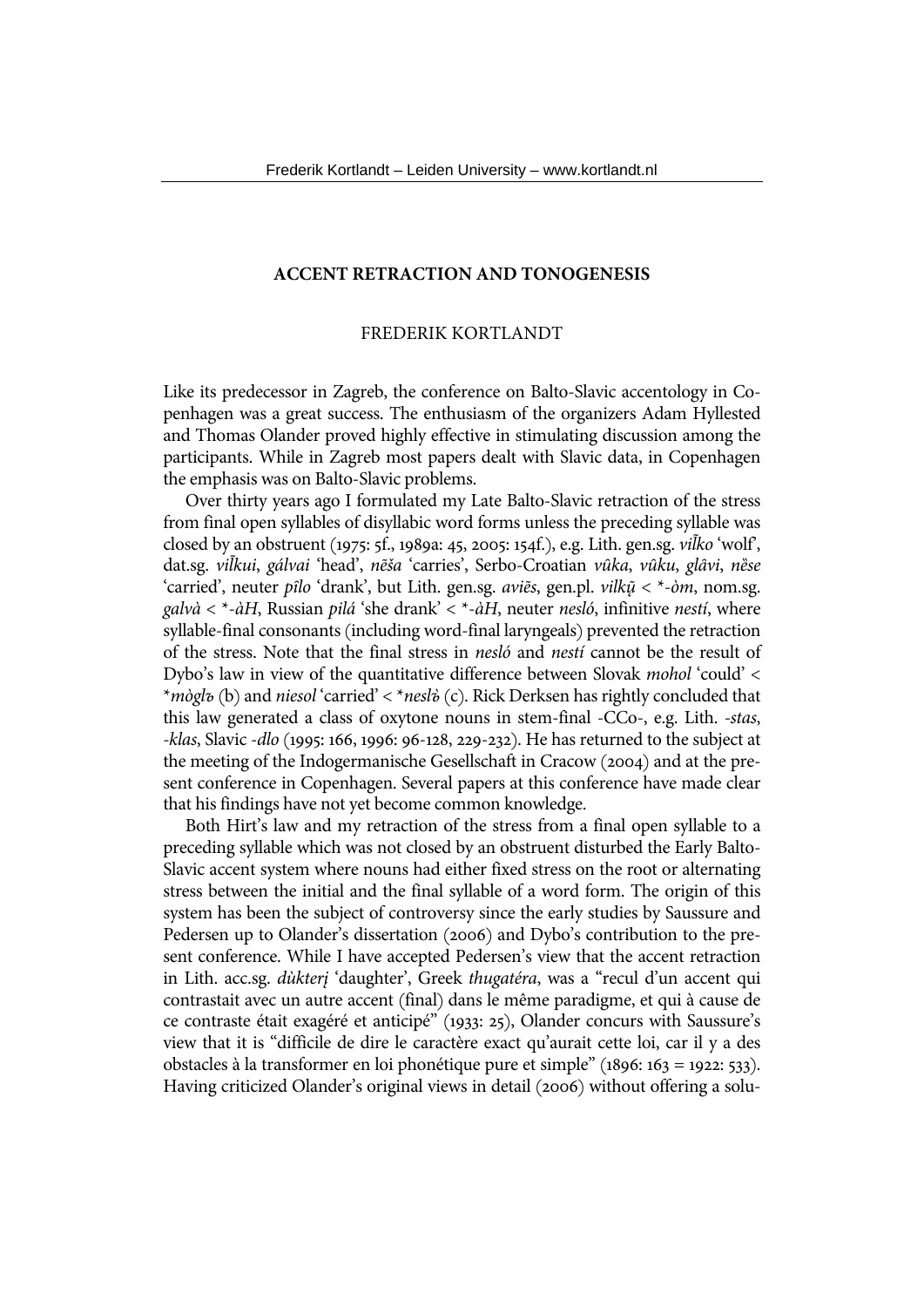tion to his problem, I would now like to suggest a possibility which may be acceptable to our neogrammarian colleagues.

There were two mobile accent patterns in Proto-Indo-European, viz. proterodynamic and hysterodynamic (cf. Pedersen 1926: 24f., 1933: 21f., Beekes 1985: 150, 1995: 175ff.). On the basis of the apophonic alternations in the most archaic attested paradigms, we may reconstruct the following accent patterns for Late Indo-European. I shall write Rsd for radical stress, rSd for suffixal stress, and rsD for desinential stress and adduce case forms of Vedic *sūnús* 'son', Old Irish *ainm* 'name', Greek *thugátēr* 'daughter', Lith. *piemuõ* 'shepherd' and Old Norse *oxe* 'ox' as examples.

| nom.sg.  | sūnús       | $Rsd *_{-S}$         | ainm         | $Rs^*$ - $\varnothing$    |
|----------|-------------|----------------------|--------------|---------------------------|
| acc.sg.  | sūnúm       | $Rsd *_{-m}$         | ainm         | $Rs^*$ - $\varnothing$    |
| gen.sg.  | sūnós       | $rSd *_{s} s$        | anmae        | $rSd *_{s} s$             |
| loc.sg.  | sūnáu       | $rS^*$ - $\emptyset$ | ainm         | $rS^*$ - $\emptyset$      |
| dat.sg.  | sūnáve      | $rSd - i$            |              | $rSd - i$                 |
| inst.sg. | sūnúnā      | $Rsd * H_1$          |              | $Rsd * H_1$               |
|          |             |                      |              |                           |
| nom.pl.  | sūnávas     | $rSd$ *-es           | anman        | rSd $\ast$ - $H_{2}$      |
| acc.pl.  | sūnū́n      | $Rsd * ns$           | anman        | rSd *- $H_2$              |
| gen.pl.  | รนิทนิ้ทฉิт | $rsD *$ -om          | anman        | $rsD *$ -om               |
| loc.pl.  | sūnúṣu      | $rsD*-su$            |              | $r\text{sD}$ *-su         |
| dat.pl.  | sūnúbhyas   | $rsD * -mus$         |              | $r\text{sD}$ *- $mus$     |
| inst.pl. | sūnúbhis    | $r\text{sD}^*$ -bhi  | anmanaib     | $r\text{sD} * bhi$        |
|          |             |                      |              |                           |
| nom.sg.  | thugátēr    | piemuõ               | oxe          | $Rs^*$ - $\varnothing$    |
| acc.sg.  | thugatéra   | píemenį              | oxa          | rSd *- $m$                |
| gen.sg.  | thugatrós   | piemeñs              | oxa          | $rSD * -os$               |
| loc.sg.  | thugatrí    | piemenyjè            | oxa          | $rSd - i$                 |
| dat.sg.  |             | píemeniui            |              | $r\text{sD}$ *-ei         |
| inst.sg. |             | píemeniu             |              | rsD $^*$ -eH <sub>1</sub> |
|          |             |                      |              |                           |
| nom.pl.  | thugatéres  | piemenys             | $\gamma x n$ | $rSd *_{es}$              |
| acc.pl.  | thugatéras  | píemenis             | $\gamma x n$ | $rSd *_{ns}$              |
| gen.pl.  | thugatrỗn   | piemenų              | yxna         | $r\text{sD}$ *-om         |
| loc.pl.  | thugatrási  | piemenysè            |              | $r\mathsf{s}D^*$ -su      |
| dat.pl.  |             | piemenims            | yxnom        | $rsD * -mus$              |
| inst.pl. |             | piemenimìs           |              | $r\text{sD} * bhi$        |

Since the radical stress in the nom.sg. form of the hysterodynamic paradigm was isolated, its transfer to the final syllable is a logical development, e.g. Lith. *duktė̃*, Vedic *duhitā́*. The same development could then take place in the sigmatic nom.sg.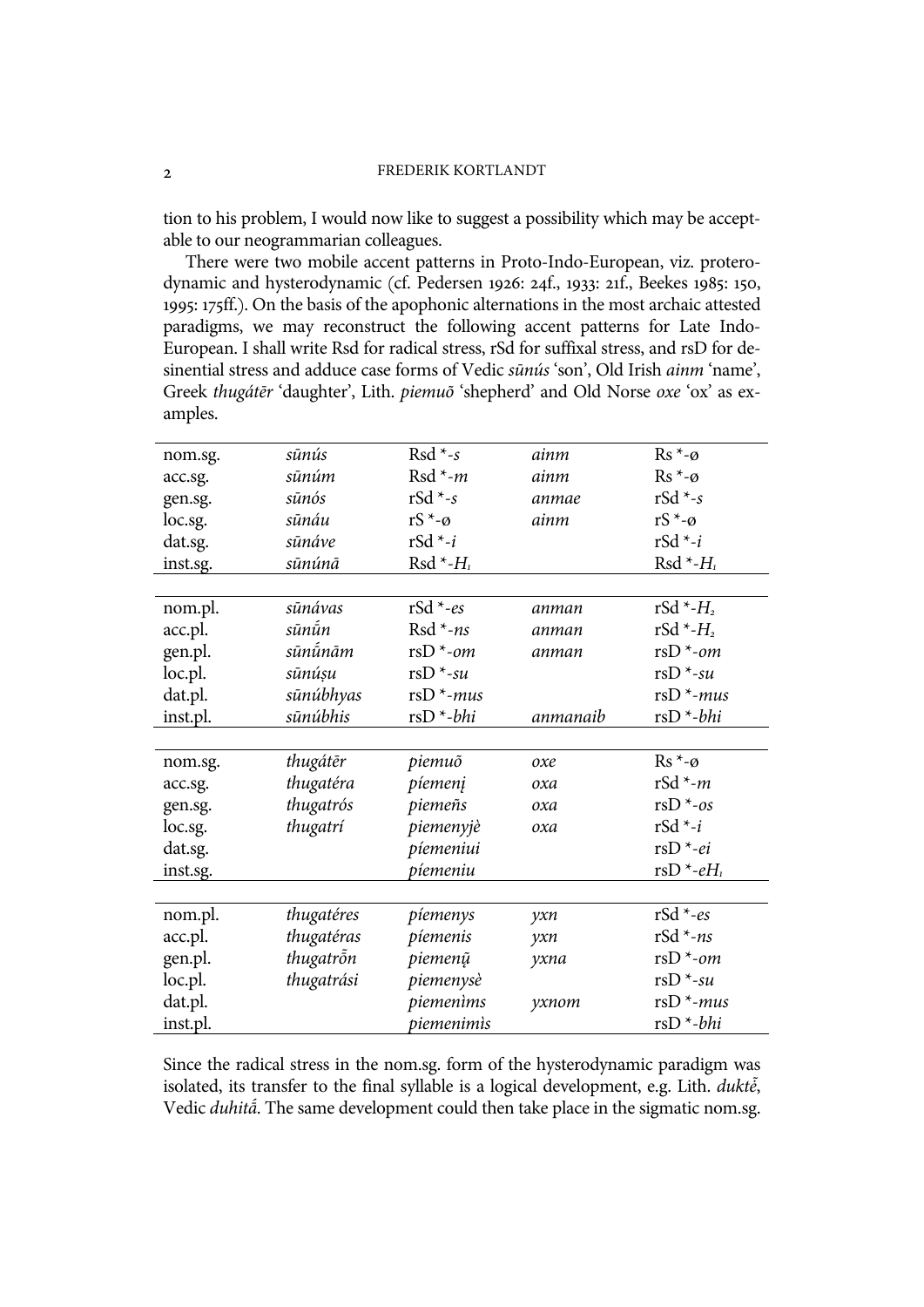form of the proterodynamic paradigm so as to yield a clear distinction between end-stressed masculines and feminines on the one hand and root-stressed neuters on the other. For the oblique plural cases, which have both radical and suffixal zero grade in the archaic paradigms, I assume final stress in all forms. Medial stress was now limited to the dat.sg. and nom.pl. forms of the proterodynamic paradigm and the acc.loc.sg. and nom.acc.pl. forms of the hysterodynamic paradigm. At this stage, a retraction of the stress in these forms yielded the accent patterns reconstructed for Early Balto-Slavic. This account differs from my earlier treatment (1989a: 43, 2006: 359) in the following respects:

- 1. There is no need to assume that Indo-European accentual mobility was lost at an early stage. The rise of final stress in Lith. *duktė̃*, *piemuõ*, *sūnùs* is independently motivated by the elimination of radical stress in the hysterodynamic paradigm and generalization of final stress in the non-neuter nom.sg. form.
- 2. The retraction of the stress from medial syllables (Pedersen's law) may have been a phonetic development, see below.
- 3. The barytonesis did not affect acc.sg. *ãvį* 'sheep', *sū́nų* 'son', which had preserved Indo-European radical stress, nor *žiẽmą* 'winter', which was built on the original nom.sg. form \**ǵheim* (cf. Beekes 1985: 44), but did yield the retraction in *diẽvą* 'god', cf. Vedic *devám*, because the *o-*stems had fixed stress from the outset.
- 4. The oxytonesis did not affect inst.sg. *sūnumì*, inst.pl. *žiemomìs* because the original form in \**-bhi* had final stress already in Indo-European times. There may have been no Balto-Slavic process of oxytonesis at all.

Holger Pedersen stated about the retraction in *dùkterį*: "Il ne s'agit pas d'une loi qui exige le recul de l'accent de toute pénultième; il serait tout à fait impossible de prouver qu'une telle loi se soit jamais manifestée" (1933: 25). I would suggest that Vladimir Dybo's contribution to the present conference points the way to precisely such a solution. Dybo shows that the class of Balto-Slavic oxytone neuters in -CCoidentified by Derksen belong to a.p. (2) in Lithuanian and to a.p. (b) in Slavic with loss of an original acute in the root, e.g. Lith. *aũkštas* 'floor', *tiñklas* 'net', Polish *żądło* 'sting', while a subclass with preserved acute belong to a.p. (1) and (a), e.g. Lith. *ìrklas* 'oar', Polish *mydło* 'soap'. The latter evidently originated from Hirt's law whereas the former escaped the Late Balto-Slavic retraction of the stress as a result of the intervening consonant cluster. The metatonical type became productive, e.g. Lith. *klõstai* 'planked footway', *mõstas* 'gesture', *dė̃klas* 'holster', Polish *stadło* 'pair', then also Lith. *klõtai* 'planked footway', *stõtas* 'build', with *-tas* for *-stas* on the analogy of such instances as *graũžtas* 'core' where the *-s-* was lost. The metatony resulted from the East Baltic retraction of the stress from final \**-à* established by Derksen (1996: 103, 126, 230f.). The independent loss of the pretonic acute in Early Slavic belongs to my stage 5.3 (1989a: 46). Here the end-stressed neuters es-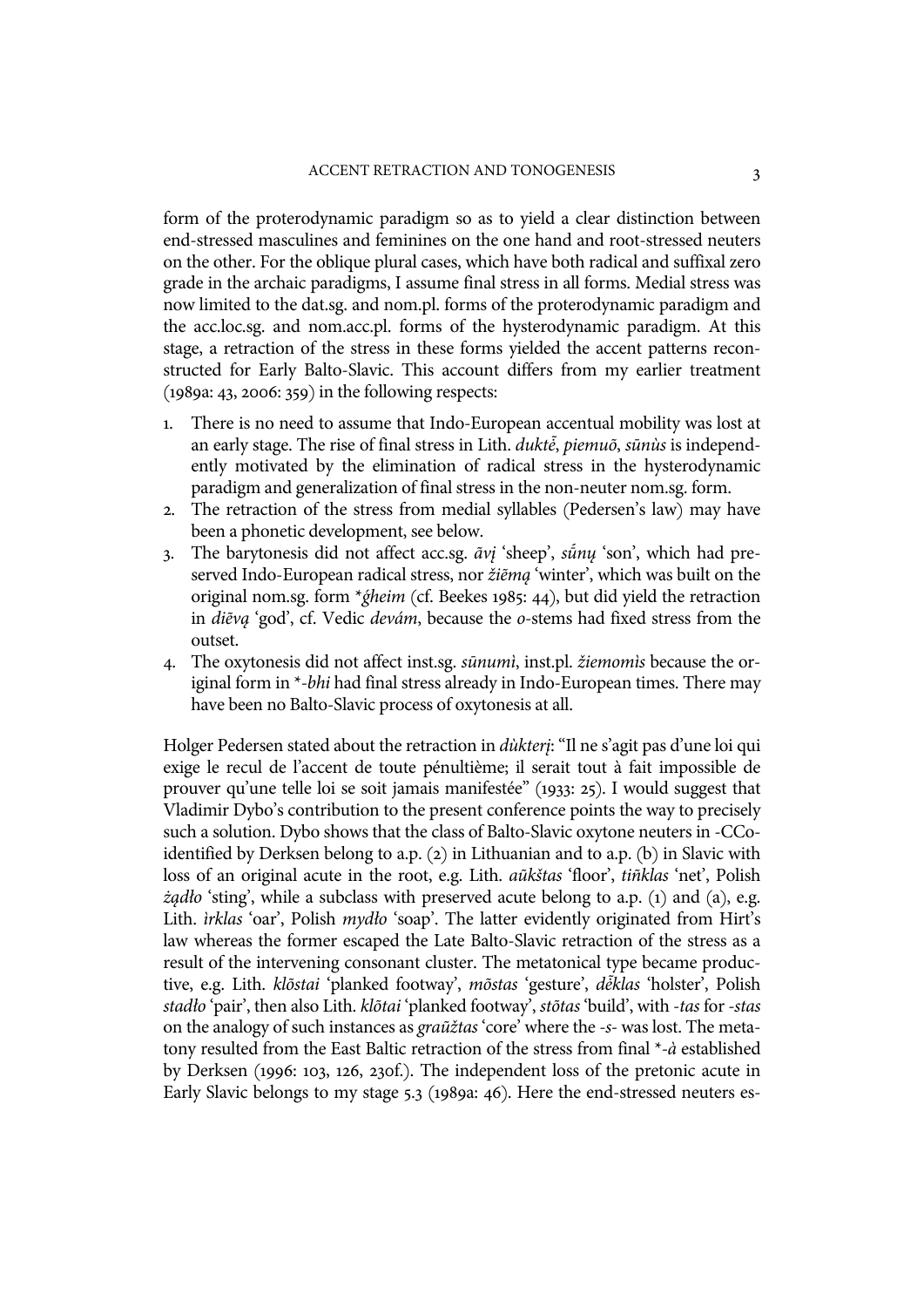caped the shortening of pretonic long vowels at my stage 7.13 (1989a: 51), evidently because the accent had been retracted analogically at that time. For a recent parallel of such an analogical retraction to a preceding long vowel cf. Štokavian *trésēmo* 'we shake' beside *pečémo* 'we bake', where the original stress is preserved in Čakavian *tresemò*, *pečemò*.

Derksen's end-stressed neuters can also be found among polysyllabic formations, e.g. Lith. *kabỹklas* or *kabyklà* (2) 'peg', *kratỹklas* or *kratỹklė* 'shaker', where the metatony evidently originated from the East Baltic retraction of the stress from final \**-à*. This is the explanation of Dybo's "dominant" suffixes with concomitant metatony on the preceding syllable. More generally, such nouns as *aviniñkas* 'sheepfold', *dalỹkas* 'object', *degùtas* 'tar', *malū̃nas* 'mill', *sidãbras* 'silver', *vainìkas* 'garland', *žmogystà* (2) 'person', *gyvatà* (2) 'life', *lydekà* (2) 'pike' and diminutives in *-ùkas* (cf. Stang 1957: 12) represent original end-stressed thematic neuters. Substantives with metatony derived from otherwise identical adjectives also belong here, e.g. *naujõkas* 'novice', *pagiréika* 'boaster', cf. *naujókas* 'pretty new', *prieštariẽkas* 'disputatious person'. In Slavic the end-stressed neuters are represented by abstracts in *-stvo* and diminutives in *-ьc-* (cf. Dybo 1968: 174-192, 1981: 146-172).

Beside the end-stressed neuters there is a second class of formations which yielded "dominant" suffixes with concomitant metatony in East Baltic, e.g. Lith. *-ỹbė*, *-ỹstė* (cf. Derksen 1996: 181, 188). Here the accent was retracted from a prevocalic \**i* (cf. already Stang 1966: 167, Kortlandt 1977: 324). Other examples of this retraction are *vandẽnis* 'water-', *auksìnis* 'gold-', *vyrìškis* 'man', *jaunìkis* 'bridegroom', *manìškis* 'my', *drabùžis* 'clothing', *melãgis* 'liar'. This type cannot represent \**-iàs*, which is found in *gaidỹs* 'rooster', gen.sg. *gaĩdžio*, cf. Estonian *takijas* from Lith. *degỹs* 'thistle', Latv. *dadzis*, but must be compared with Lith. *vìlkė* 'she-wolf' < \**wilkiH-aH*, Russ. *volčíca* < \**wilkiH-kaH*, Vedic *vṛkī́s* < \**wlkíHs*, gen.sg. *vṛkías* < \**wlkiHós*. The accent was not retracted from Lith. *-tùvas*, *-tùvė* < \**-tuH-*, Russ. *žratvá* 'grub', which represents the same type (cf. Kortlandt 1997: 162 on these formations). In Slavic the type is attested in abstracts and collectives in *-ьje* and *-ьja* and in possessive adjectives in *-ьj-* (cf. Dybo 1968: 181-191, 1981: 152-170). Interestingly, the possessive adjective replaces the genitive in the oldest Slavic texts (cf. Vaillant 1977: 52, Kortlandt 1978: 294f.), e.g. *synъ božii* 'son of God', which allows the identification of *-ьj-* < \**-iH-* with the Italo-Celtic gen.sg. ending *-ī*. I conclude that all "dominant" suffixes of the second class can be derived from formations in \**-iH*, \**-uH*.

There is a third class of "dominant" suffixes which originated from Hirt's law, e.g. Lith. *taukúotas* 'greasy', *kraujúotas* 'bloody', Russ. *ženátyj* 'married', *bludníca* 'fornicatress', *travína* 'blade' (cf. Dybo 1968: 193-195, 1981: 172-174). It thus appears that all "dominant" suffixes can be derived from Early Balto-Slavic end-stressed forms. It follows that the accent retraction in Lith. *dùkterį* may have been a phonetic development which eliminated the stress from any medial syllable and gave rise to the characteristic accent system where all nouns had either fixed stress on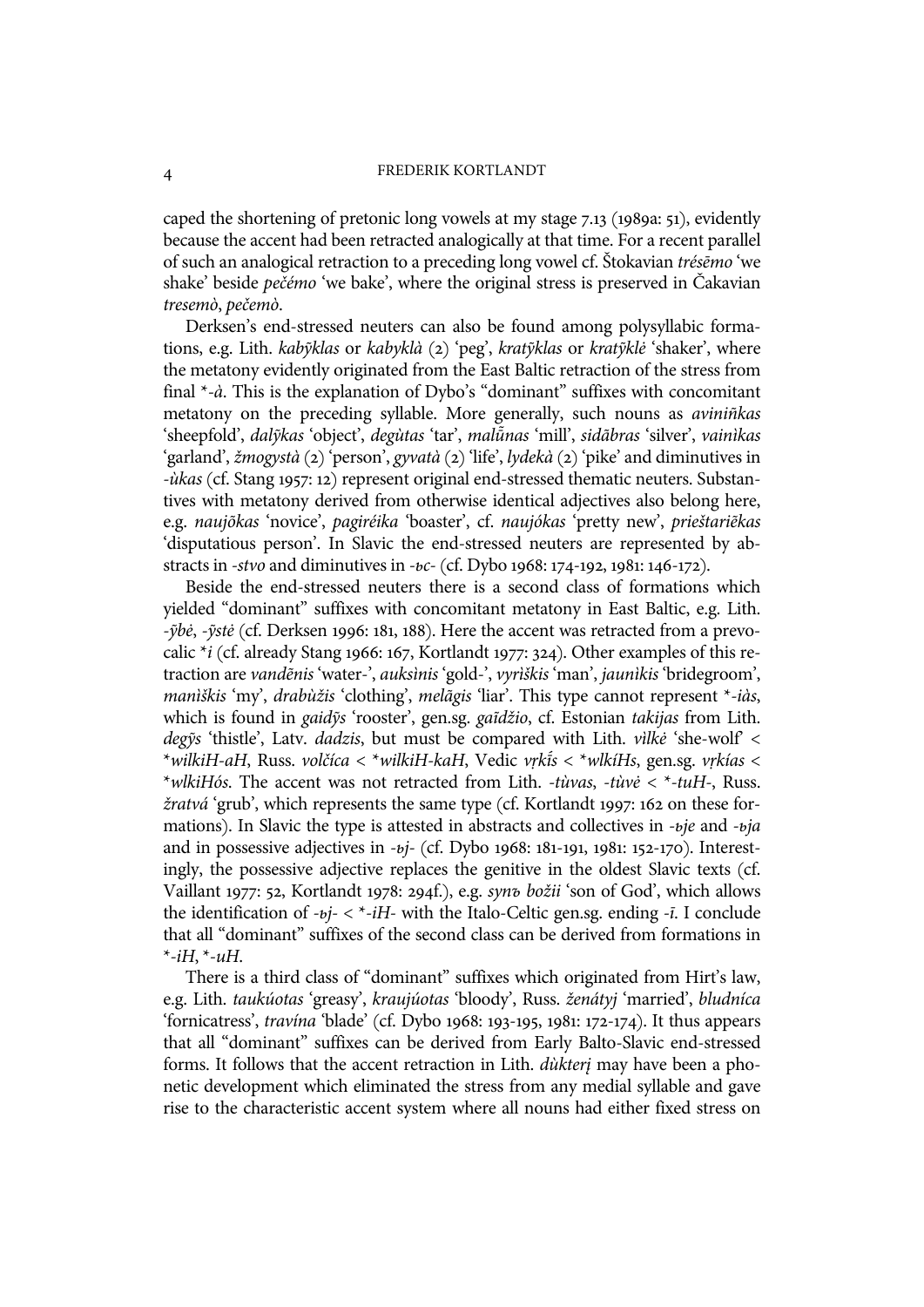the root or alternating stress between the initial and the final syllable of a word form.

The rise of metatony as a result of accent retraction in Lith. *vìlkė* 'she-wolf' < \**wilkiH-aH* may be compared with the rise of the independent svarita in Vedic gen.sg. *vṛkyàs* < *vṛkías*. When the *-i-* lost its syllabicity, it also lost its high tone and the stress shifted to the neighboring syllables, which were less prominent than the earlier stressed syllable but still had a higher tone than other unstressed syllables. This typically gave rise to a new distinctive tone, which resembled the high tone of stressed syllables in being prominent but the low tone of unstressed syllables in not being high. Glottalization was evidently weaker in Lithuanian, where it has largely been lost, than in Latvian, where it is better preserved. As a result, the tonal effect of the accent retraction on the newly stressed syllable was different in the two languages. If glottalization is weak, the tonal rise caused by the increased pressure before the glottal closure lasts longer than the tonal fall caused by the glottal constriction. If glottalization is stronger, the fall is more pronounced than the preceding rise. When the accent was retracted to a preceding glottalized syllable we therefore expect a rising tone in Lithuanian and a falling tone in Latvian, and this is what we find. When the newly stressed syllable was not glottalized, the retraction yielded a rising tone in Latvian because there was no pronounced fall in the syllable but a falling tone in Lithuanian, where the initial part of the syllable was more prominent. In a similar way, Latvian subsequently developed a stretched tone from the rise before the glottal closure in the remaining stressed glottalized syllables but a falling tone when the initial part of the syllable was more prominent. The Aukštaitian dialects of Lithuanian developed a falling tone from the remains of glottalization in stressed syllables and a rising tone where that fall was absent.

The Early Balto-Slavic system of lateral accentual mobility was renewed twice, once in Slavic and once in Lithuanian, e.g. Russ. *ná vodu* 'onto the water', *né byl* 'was not', Lith. *nèveda* 'does not lead', *prisìmena* 'remembers' (cf. Kortlandt 1989a: 49, 1977: 326). Both developments can be viewed as a generalization of unstressed word forms. The problem with this view is that it requires either the presence of an immediately preceding stressed word form, as in Lith. *prisìmena*, Bulg. *Čérno more* 'Black Sea', or the presence of distinctive tone on the initial syllable, as in SCr. *nȁ vodu*. In Lithuanian, the generalization of unstressed word forms evidently required the introduction of a high tone on the last prefix at a stage which was more recent than the lengthening of stressed *e*, *a*, cf. *vẽda* 'leads'. In Slavic we have to assume the rise of a tonal distinction after the generalization of accentual mobility in the non-acute masculine *o-*stems, which must be dated after Meillet's law (cf. Kortlandt 1989a: 46, 49). Since the distinctive tone appears on the first prefix or preposition in Slavic, we have to accept a retraction of the stress to the initial syllable of the extended word form or phrase. While pre-accentuation is a property of the word in Lithuanian, it is a property of the phrase in Slavic. While the Early Balto-Slavic retraction of the stress in *dùkterį* may have been a phonetic development, the retrac-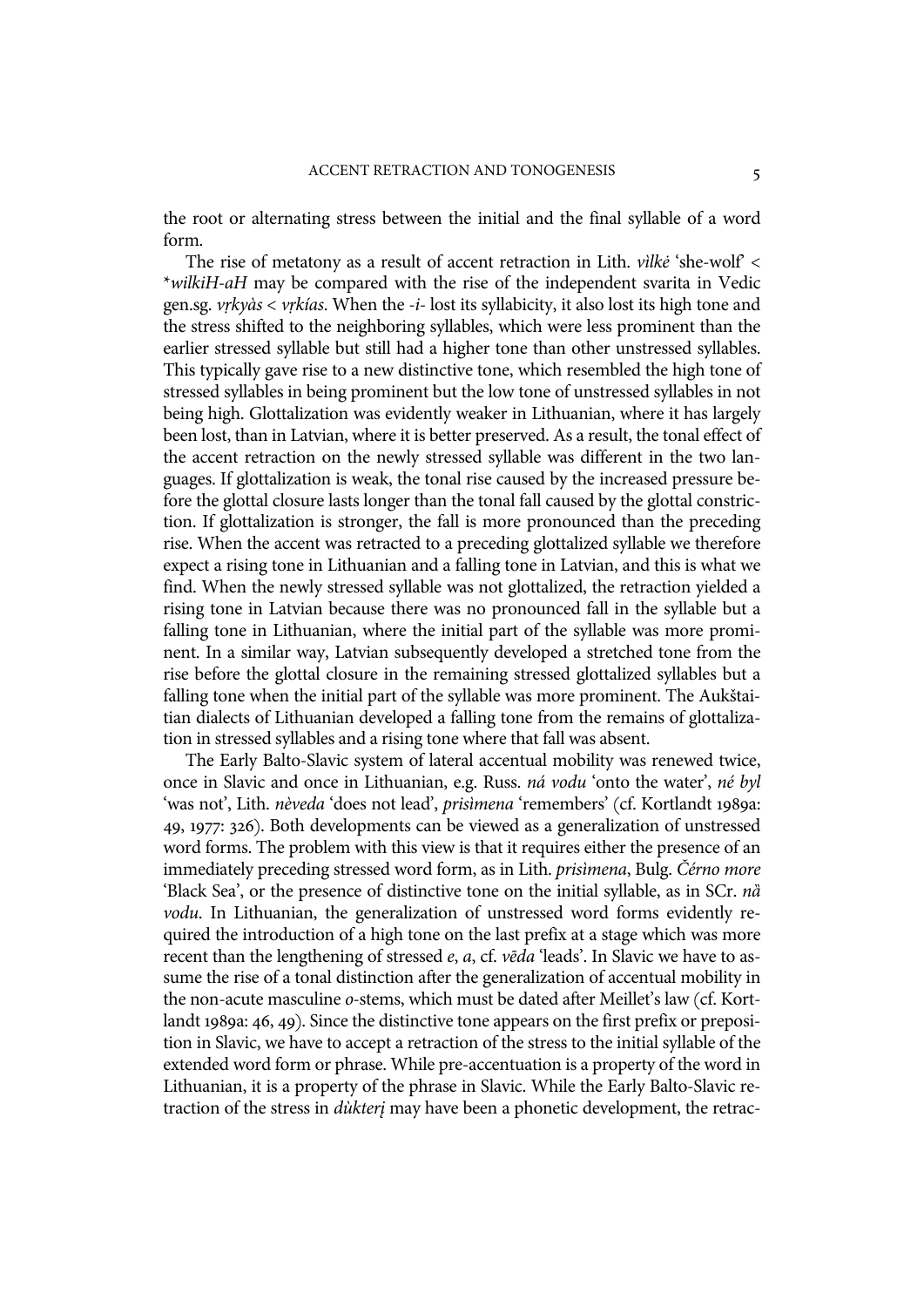tion in *nèveda* and Russ. *ná vodu* originated from generalization of an alternating morphological variant. The rise of a tonal distinction in East Baltic and Slavic has a perfect analogue in the rise of the independent svarita and of extended low tone phrases, respectively, in Vedic Sanskrit.

Here I would like to add a remark on the suffix which is attested as Lith. *-ìngas*, Latv. *-îgs*, North Slavic *-ęn-* and South Slavic *-ěn-*. Following Thurneysen (1883), I assume a development of intervocalic *-ng-* < \**-ngn-* < \**-Kn-*, where \**K* stands for \**k*, \**g*, \**gh* (e.g. 1988: 388, 1989b: 104). The original obstruent could be restored on the basis of cognate forms where it was not followed by the nasal (cf. ibidem). The intermediate stage seems to be preserved in Greek (cf. Allen 1974: 35), Latin (cf. Allen 1970: 23), and Slavic, where the coexistence of *-ęn-* and *-ěn-* points to original \**-ingn-* with loss of \**-g-* around stage 7.5 in South Slavic and around stage 7.15 in North Slavic (cf. Kortlandt 1989a: 50f.).

I have little to add on the other contributions to the conference. Mate Kapović reconstructs both Slavic *ja* (a) < Indo-European \**éǵ* and Slavic *jazъ* (b) < **\****eǵHóm*, cf. Vedic *ahám* 'I', but lateral mobility (c) in the oblique cases. The geographical distribution of *(j)az*, which is found in southeastern and northwestern South Slavic and in southwestern and northwestern West Slavic, suggests to me that Slovene *jàz* (a) is the oldest form and that \**já* (b) is a Proto-Slavic innovation which did not reach the peripheral dialects. I find it improbable that the two forms coexisted during 4000 years of linguistic development without a clear semantic distinction. Moreover, I reconstruct original fixed stress on the initial syllable of the oblique case forms (b), as in Vedic Sanskrit.

Tijmen Pronk reconstructs a mobile accent paradigm (c) with final stress in the nom.acc.sg. form for Slovene *vréme* 'weather', where I assume fixed stress on the suffix as a result of Dybo's law (b) and substitution of \**e* for \**ě* in the root on the analogy of *pléme* 'tribe'. Since the full grade suffix of the nom.acc.sg. form was taken from the oblique cases (cf. Kortlandt 1983: 176), the assumption of an accentual difference is highly improbable. I find no evidence for original accentual mobility in the neuter *n-*stems except for the word \**imę* 'name', where the full grade root vowel of Latin *nōmen* had been eliminated in Balto-Slavic times already.

Matej Šekli reconstructs a.p. (a) for *Beljàk*, *Čedàd*, *Kobaríd*, *Prosníd*, *Solkàn*, *Subíd*, *Sužíd* and a.p. (b) for *Bregínj*, *Gumín*, *Krmín*, *Tolmín*, *Bóvec*, *Ratènj*, *Tŕst*, *Áhten*, *Vídem*. As Tijmen Pronk remarked at the conference, the accent pattern is evidently based on the timbre of the vowel which was stressed before Dybo's law, viz. acute  $* a$  or  $* i$  in a.p. (a) but non-acute  $* y, * e, * b$  in a.p. (b).

Steven Young observes that Latvian borrowings from Old Russian have a stretched tone if the original vowel was acute but a falling tone if it was circumflex or pretonic, e.g. *miẽsts* 'hamlet', *muõka* 'torment', *grãmata* 'book' (a), *grȩ̀ks* 'sin', *bȩ̀da* 'care', *stràdât* 'work' (b), *svȩ̀ts* 'holy', *grȩ̀da* 'pile', *vèsts* 'news' (c). Since the stretched tone reflects stressed glottalization (see above), this distribution suggests that glottalization had been preserved in Russian at the time of borrowing. This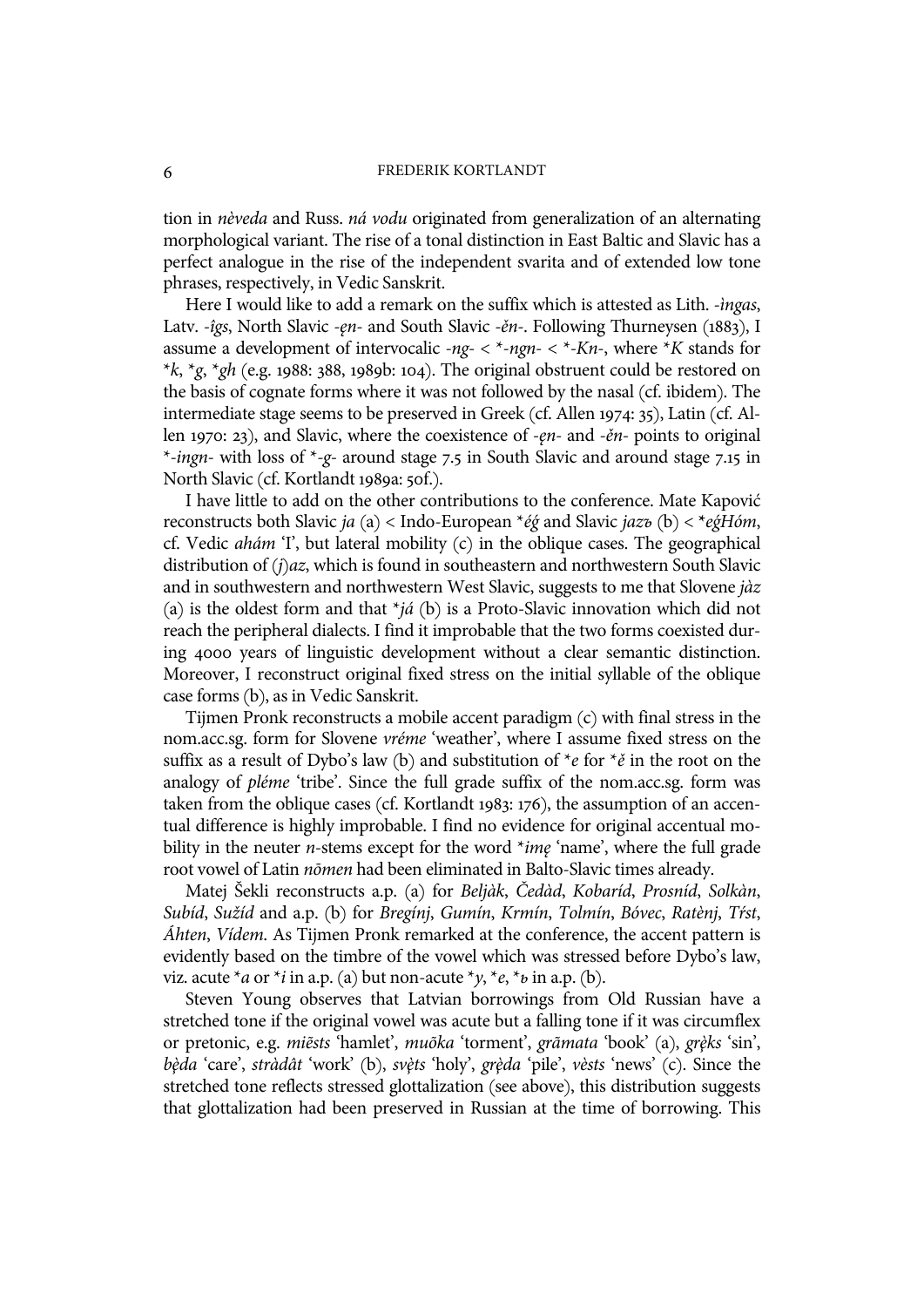view is supported by the word *kal̃ps* 'servant', Russ. *xolóp*, where the absence of *polnoglasie* shows that it was borrowed before the loss of glottalization (cf. stages 9.1) and 9.2 of Kortlandt 1989a: 54).

I conclude that we must be grateful to Hyllested and Olander for taking over the initiative and establishing a tradition. There can be no doubt that the new series of conferences on Balto-Slavic accentology has already produced important results and will continue to do so in the years to come.

#### **REFERENCES**

| Allen, W. Sidney    |                                                                                    |
|---------------------|------------------------------------------------------------------------------------|
| 1970                | Vox Latina. Cambridge: UP.                                                         |
| 1974                | Vox Graeca. Cambridge: UP.                                                         |
| Beekes, Robert S.P. |                                                                                    |
| 1985                | The origins of the Indo-European nominal inflection. Innsbruck: IBS.               |
| 1995                | Comparative Indo-European linguistics: An introduction. Amsterdam-Philadel-        |
|                     | phia: Benjamins.                                                                   |
| Derksen, Rick       |                                                                                    |
| 1995                | On the origin of the Latvian tones. Linguistica Baltica 4, 163-168.                |
| 1996                | Metatony in Baltic. Amsterdam-Atlanta: Rodopi.                                     |
| 2004                | The fate of the neuter o-stems in Balto-Slavic. Paper read at the meeting of the   |
|                     | Indogermanische Gesellschaft in Cracow, October 2004.                              |
| Dybo, Vladimir A.   |                                                                                    |
| 1968                | Akcentologija i slovoobrazovanie v slavjanskom. Slavjanskoe jazykoznanie: VI       |
|                     | meždunarodnyj s"ezd slavistov, Praga, 1968, 148-224. Moskva: Nauka.                |
| 1981                | Slavjanskaja akcentologija. Moskva: Nauka.                                         |
| Kortlandt, Frederik |                                                                                    |
| 1975                | Slavic accentuation: A study in relative chronology. Lisse: Peter de Ridder; also  |
|                     | www.kortlandt.nl.                                                                  |
| 1977                | Historical laws of Baltic accentuation. Baltistica 13/2, 319-330.                  |
| 1978                | On the history of the genitive plural in Slavic, Baltic, Germanic, and Indo-       |
|                     | European. Lingua 45, 281-300.                                                      |
| 1983                | On final syllables in Slavic. Journal of Indo-European Studies 11, 167-185.        |
| 1988                | Remarks on Winter's law. Studies in Slavic and General Linguistics 11, 387-396.    |
| 1989a               | Od praindoevropskog jezika do slovenskog (fonološki razvoj). Zbornik za            |
|                     | Filologiju i Lingvistiku 32/2, 41-58; English edition: From Proto-Indo-European to |
|                     | Slavic, www.kortlandt.nl.                                                          |
| 1989b               | Lachmann's law. The new sound of Indo-European: Essays in phonological recon-      |
|                     | struction, 103-105. Berlin: Mouton.                                                |
| 1997                | Baltic ē- and ī/jā-stems. Baltistica 32/2, 157-163.                                |
| 2005                | Holger Pedersen's Études lituaniennes revisited. Baltistica: VI priedas, 151-157.  |
| 2006                | Balto-Slavic accentual mobility. Baltistica 41/3, 359-369.                         |
| Olander, Thomas     |                                                                                    |
| 2006                | Accentual mobility: The prehistory of the Balto-Slavic mobile accent paradigms.    |
|                     | Diss. Copenhagen.                                                                  |